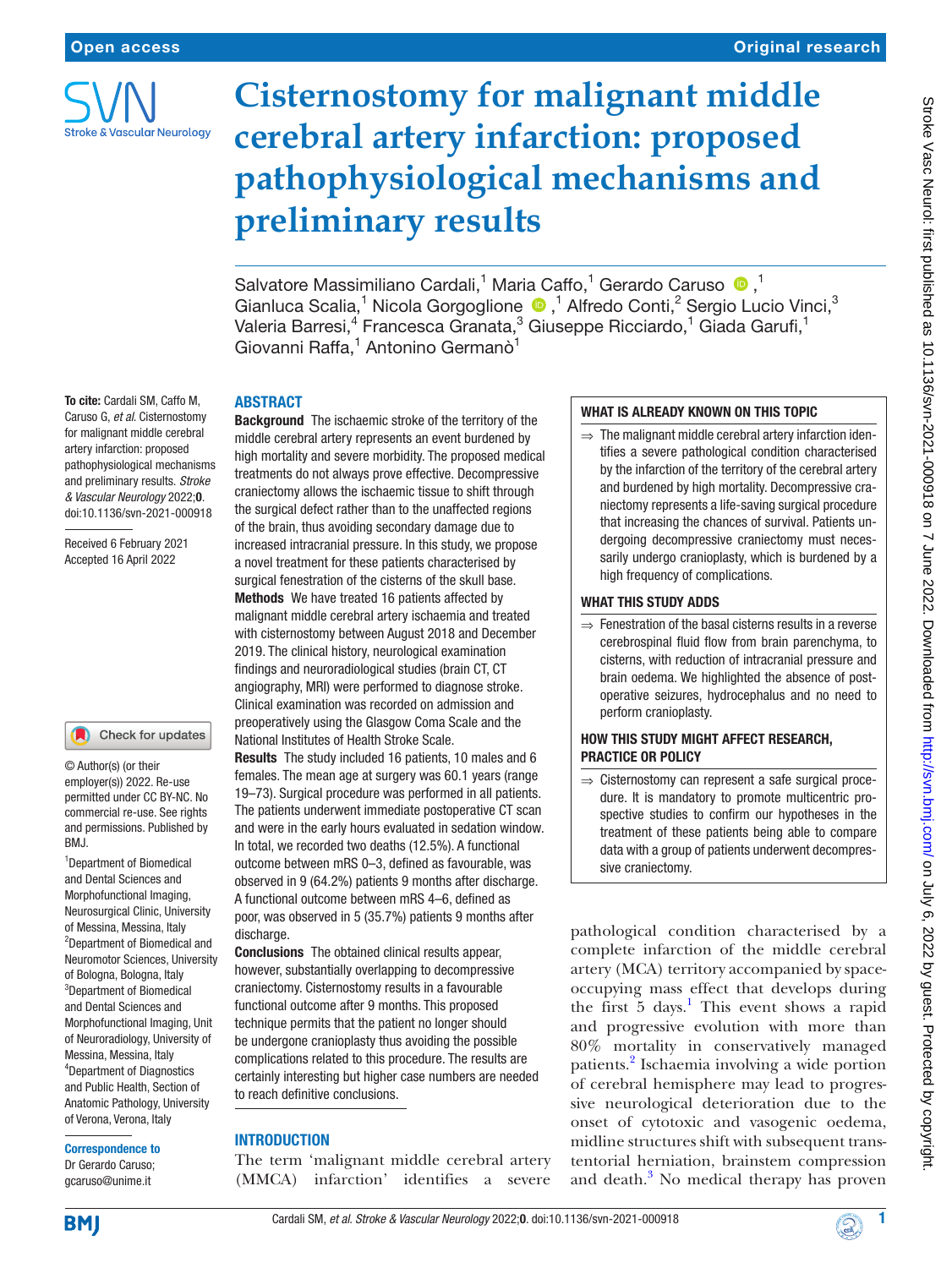### Open access

effective in preventing brain herniation and improving patient outcome. Although MMCA infarction constitute a small subgroup  $(1\% - 10\%)$  of supratentorial ischaemic strokes, their huge impact on mortality, morbidity and health-related quality of life has led researchers to develop new therapeutic strategies.

Decompressive craniectomy (DC) represents a lifesaving surgical procedure that reduces the mean intracra-nial pressure decreasing the mortality rate.<sup>[4](#page-5-3)</sup> The purpose of this treatment is to create space to reduce intracranial pressure, prevent brain tissue herniation and safeguard cerebral blood flow to prevent secondary brain damage. However, the utility of surgery in older patients is still debated. Recent clinical trials show that surgical decompression in older patients is lifesaving; however, often this group survives with severe disability.

Lately, traumatic brain injury scenario has undergone promising changes with publications by Cherian *et al*, which, applying principles of microvascular surgery have shown the effectiveness of cisternostomy in the treatment of selected patients affected by severe brain injury.<sup>[6](#page-5-5)</sup> Rationale for cisternostomy is based on the new concept of cerebrospinal fluid (CSF) pathway. Altered CSF flow between the CSF system and the brain parenchyma depends on pathophysiological conditions of the various compartments. Iliff *et al* described a 'glymphatic system' mainly consists of paravascular spaces that connect subarachnoid spaces with the interstitial fluid system  $(ISF)$ .<sup>[7](#page-5-6)</sup> Cisternostomy opens the basal cisterns resulting in a reverse CSF flow from brain parenchyma, through Virchow-Robin (VR) spaces, to cisterns, with reduction of intracranial pressure and brain oedema.<sup>[8](#page-5-7)</sup> This novel procedure may be also suitable to treat intraoperative malignant brain oedema, oedema of intracerebral haemorrhage and subarachnoid bleeding, but at our knowledge, a detailed description of cisternostomy for MMCA infarction has not yet been reported in the literature.

In the present study, we report our preliminary results of this technique, applied to patients affected by MMCA infarction. Furthermore, we propose pathophysiological mechanisms underlying MMCA infarction, focusing on impairment of the glymphatic system.

#### **METHODS**

#### Patients selection

From August 2018 to December 2019, 16 patients affected by MMCA infarction were treated with cisternostomy at our institution (Unit of Neurosurgery, University of Messina, Italy). All patients were admitted to our Stroke Unit (Department of Neurology). The clinical history, neurological examination findings and neuroradiological studies (brain CT, CT angiography, MRI (MRI) also with angiographic sequences) were performed to diagnose stroke. Local ethics committee approval and written informed consent were obtained by patients' relatives.

The admitted patients were treated according to the standardised stroke protocol, which followed the



Figure 1 The diffusion-weighted MRI study shows hyperintensity from left middle cerebral artery infarction with a volume of 155 cm<sup>3</sup> of ischaemic area.

<span id="page-1-0"></span>recommendations for early management of patients with acute ischaemic stroke of the European Stroke Organisation.<sup>[9](#page-5-8)</sup> A standard medical therapy with antiedema agents (mannitol, furosemide, steroids), and/or hypertonic saline infusion was attempted in all cases. Clinical examination was recorded on admission and preoperatively using the Glasgow Coma Scale (GCS) and the National Institutes of Health Stroke Scale (NIHSS).

Suitable patients were subjected to intravenous thrombolysis if the time between onset and confirmation of the infarct was within 4.5 hours with subsequent intraarterial thrombectomy, if a treatable clot was seen on CT angiography within 6 hours of onset.<sup>10</sup> The clinical course and overall condition of each patient were discussed by the neurologists, neuroradiologists, and neurosurgeons. Indication for surgery was placed after a comprehensive evaluation based on radiological and clinical data. We considered inclusion criteria for surgical treatment: (1) a volume equal to or greater than 145 cm<sup>3</sup> of ischaemic area demonstrated on diffusionweighted MRI within 14 hours [\(figure](#page-1-0) 1); (2) brain CT ischaemic signs involving >50% of the MCA territory; (3) an NIHSS score  $\geq 16$ , including a score  $\geq 1$  for item 1a (level of consciousness).

The patients underwent immediate postoperative CT scan and were in the early hours evaluated in sedation window. The outcome was analysed during outpatient department visits in the Stroke Unit at 3, 6 and 9 months. The modified Rankin Scale (mRS), NIHSS and GCS at discharge and at 3, 6, and 9 months post surgery were used as outcome parameters. A functional outcome between mRS 0–3 was defined as favourable, while a functional outcome between mRS 4–6 was defined as poor.

Patients with GCS<4, coma with two dilated pupils and absent brainstem reflexes were excluded from the study. Patients with a history of disabling neurological disease, stroke, terminal illness, bleeding tendency or secondary parenchymal haemorrhage were excluded.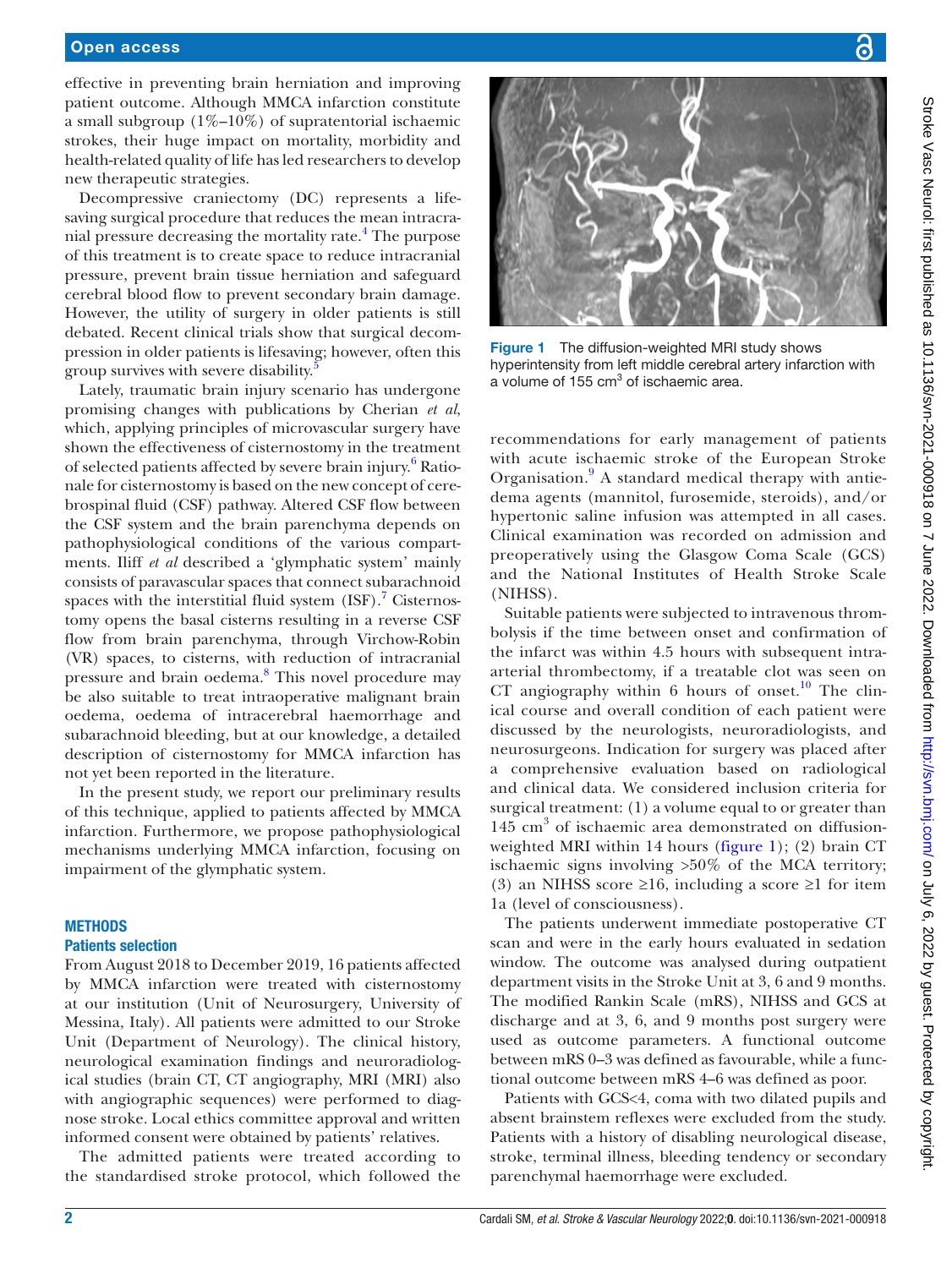

Stroke Vasc Neurol: tirst published as 10.1136/svn-2021-000918 on 7 June 2022. Downloaded from <http://svn.bmj.com/> on July 6, 2022 by guest. Protected by copyright.



Figure 2 Intraoperative images of cisternotomy: (A) opening of olfactory cistern, (B) and of chiasmatic cistern. (C) Opening of ipsilateral optic-carotid cistern, (D) and of controlateral optic-carotid cistern.

#### <span id="page-2-0"></span>Surgical procedure

6

Under general anaesthesia, the patient is placed in supine position. The head, fixed with Mayfield three-pin head holder, is extended and rotated approximatively 30° to the contralateral side. A frontotemporal craniotomy was performed. The craniotomy is extended towards the skull base by the epidural drilling of the sphenoid ridge. Dura mater is opened in a curvilinear fashion close to the basal dura, to avoid precocious brain herniation. In all cases, by blunt dissection, the Silvian fissure was opened with microsurgical technique, until finding the olfactory cistern, which was fenestrated together with the optic-carotid and chiasmatic cisterns [\(figure](#page-2-0) 2). The subsequent opening of the contralateral cisterns allowed the communication of the CSF circulation of both sides. At this point, we observed a noticeable and progressive relaxation of the brain appearing detained and weakly pulsating. Dura is left open to facilitate the drainage of CSF from the cisterns to the subgaleal space where it can be absorbed until recovery of physiological CSF pathway. The bony operculum was repositioned with titanium screws and miniplates.

## **RESULTS**

The study included 16 patients, 10 males (62.5%) and 6 females (37.5%). The mean age at surgery was 60.1 years (range 19–73). On admission, patients underwent CT, CT angiography and MRI also with angiographic sequences ([figure](#page-2-1) 3). All patients experienced MMCA infarction. Surgical procedure was performed in all patients. Two



Figure 3 MRI study with angiographic sequences demonstrates the lack of visualisation of the left middle cerebral artery.

<span id="page-2-1"></span>patients (12.5%), both male, died before discharge. The first patient had a GCS of 8 and an NIHSS score of 22 at admission which subsequently worsened (GCS: 5; NIHSS: 24). The second, on admission, had GCS of 9 and NIHSS score of 20. This patient also worsened (GCS: 5; NIHSS: 25), with the onset of anisocoria. Both patients died of pneumonia. On admission, the GCS for the remaining patients differed from 10 to 13 with a mean score of 11.2±1.38 while the NIHSS score varied from 10 to 19 with a mean score of 14.5±3.47. Preoperative clinical symptoms included disturbed consciousness, hemiparesis, facial nerve palsy and aphasia. Two patients (14.2%) subsequently presented anisocoria. A progressive worsening of the consciousness was observed in all patients. The preoperative GCS varied from 5 to 10 with a mean score of 8.21±1.31, while the NIHSS varied from 19 to 24 with a mean score of  $22\pm1.41$ . The time interval between the progressive clinical deterioration and the surgical treatment varied between 6 and 8 hours. All the patients underwent surgical treatment in an interval of time that varied between 24–36 hours from admission. [Table](#page-3-0) 1 show the GCS and the NIHSS score at admission and before surgical treatment. An immediate (within 90 min from surgical treatment) and 1 month postoperative brain CT as well as 1 month brain MRI also with angiographic sequences [\(figure](#page-3-1) 4) were performed in all patients, showing initial hypointensity of the basal cisterns both sides and a late recovery of the CSF circulation. In addition, we also proved a initial reduction of the midline shift in the first neuroradiological control, although to a variable extent, in each patient. A further reduction of the midline shift was highlighted in subsequent neuradiological examinations.

No further extended volume of the infarcted areas was demonstrated [\(figure](#page-3-2) 5). Neuroradiological control studies carried out showed any complications related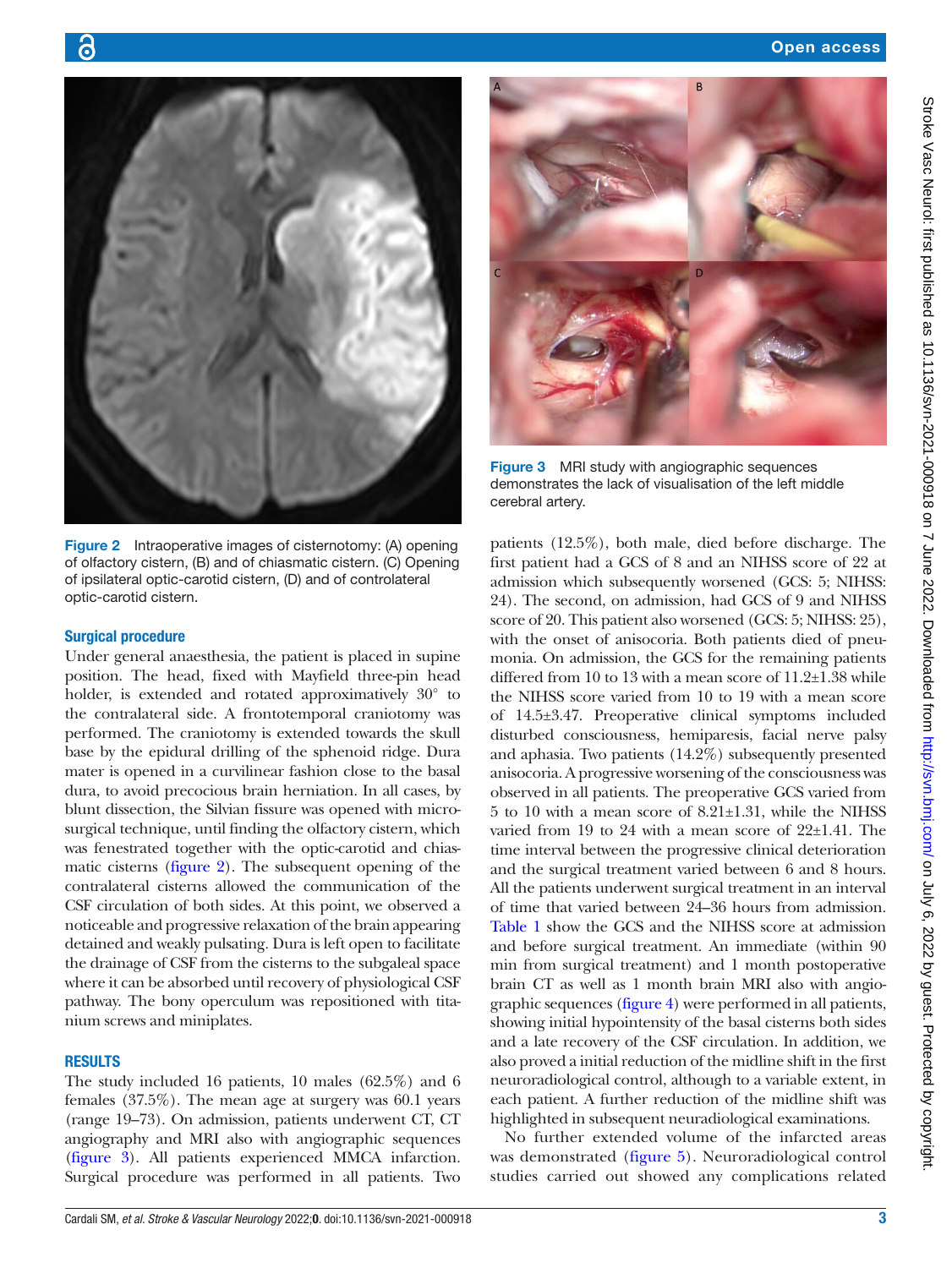<span id="page-3-0"></span>Table 1 Glasgow Coma Scale (GCS) and the National Institutes of Health Stroke Scale (NIHSS) score at admission and before surgical treatment; the GCS, the NIHSS score and the modified Rankin Scale (mRS) score recorded at discharge, and at 3, 6 and 9 months

|                  | <b>GCS</b>      | <b>NIHSS</b>    | mRS             |
|------------------|-----------------|-----------------|-----------------|
| Admission        | $11.2 \pm 1.38$ | $14.5 \pm 3.47$ |                 |
| Before surgery   | $8.21 \pm 1.31$ | $22 + 1.41$     |                 |
| <b>Discharge</b> | $9.14 \pm 0.94$ | $19.2 \pm 1.72$ | $4.35 \pm 0.47$ |
| Three months     | 10±1.07         | $16+2.01$       | $4 + 0.53$      |
| Six months       | $10.5 \pm 1.22$ | $15.4 \pm 1.84$ | $3.78 + 0.55$   |
| Nine months      | $11.2 \pm 1.47$ | $13.4 + 2.13$   | $3.42 \pm 0.62$ |

to surgical treatment, in terms of haemorrhagic events, wound or site infection, fistula and hydrocephalus. Anisocoria progressively regressed in the two patients. Three patients (21.4%) needed tracheostomy. No patient presented seizures. A poor functional outcome (mRS 4–6) was observed in all patients after discharge, in 12 (85.7%) 1 month after discharge, in 10 (71.4%) 3 months after discharge, and in 5 (35.7%) patients 9 months after discharge. A functional outcome between mRS 0 and 3 defined as favourable was observed in no patient at discharge, in 2 (14.2%) patients 1 month after discharge, in 4 (28.5%) 3 months after discharge, and in 9 (64.2%) patients 9 months after discharge. The average hospitalisation was 35 days (range 21–58). [Table](#page-3-0) 1 shows the GCS and the NIHSS score at admission and before surgical treatment; the GCS, the NIHSS score and the mRs score recorded at discharge, and at 3, 6 and 9 months.

### **DISCUSSION**

In patients affected by MMCA infarction, surgical treatment may be necessary when medical therapy or endovascular thrombectomy is not feasible or ineffective. DC have been proposed to relieve the high intracranial pressure. DC is proven to be a life-saving procedure that increases the chances of survival from 29% to 78% in patient affected by MMCA infarction, but a significant improvement of patient's functional outcome has not yet been

<span id="page-3-1"></span>

Figure 4 The MRI study (axial view) with angiographic sequences 1 month after the surgical treatment demonstrates the recanalisation of the left MCA.



Figure 5 CT scan (axial view) performed in the immediate postoperative period shows a shift of more than 8 mm.

<span id="page-3-2"></span>reported.[11](#page-5-10) However, the results of surgical treatment of DC in patients with MMCA infarction are still debated and numerous trials are reported in literature. Recently, a meta-analysis<sup>12</sup> correlated the results of some trials.<sup>[13–18](#page-5-12)</sup> Gulensoy *et al* states that a preoperative GCS score of 7 or less than 7 does not allow to obtain favourable results.<sup>[19](#page-5-13)</sup> Alam *et al* only reported a poor functional outcome (mRS >4) in patients undergoing DC with total mortality of  $8.7\%$ .<sup>[20](#page-5-14)</sup> In Kürten series, in a 3-month follow-up, 44.6% of surgically treated patients showed moderate– severe disability (mRS 4), while 32.6% suffered a poor outcome  $(mRS 5)$ .<sup>21</sup> In our series of 14 patients, affected by malignant MCA and underwent DC, a favourable mRS (mRs 0–3) at 9 months of follow-up was recorded in 5 patients (41.6%), while a poor functional outcome was evidenced in 7 patients (58.3%). Two patients died within 1 month of surgery (14.2%). The issue still opens is age of patients (it is not yet clear if patients aged >60 years would benefit from early DC) and the most appropriate timing of treatment. Usually patients affected by MMCA infarction; they should undergo DC within 48 hours from symptom onset.<sup>[11 14](#page-5-10)</sup> In any case, DC surgical treatment presents various complications that can arise both precociously and late. The incidence of any complication after DC is  $50\%-55\%$ .<sup>[22](#page-5-16)</sup> In truth, general complications such as urinary tract infections, venous thrombosis and pneumonia seem to be more common than complications related to surgical treatment. However, in about 25% cases, haemorrhagic infarction, necrosis, haematomas and oedema at the site of craniectomy are considered complications[.22](#page-5-16) The delayed complications are CSF absorption disorders including subdural hygroma in 6%–21% and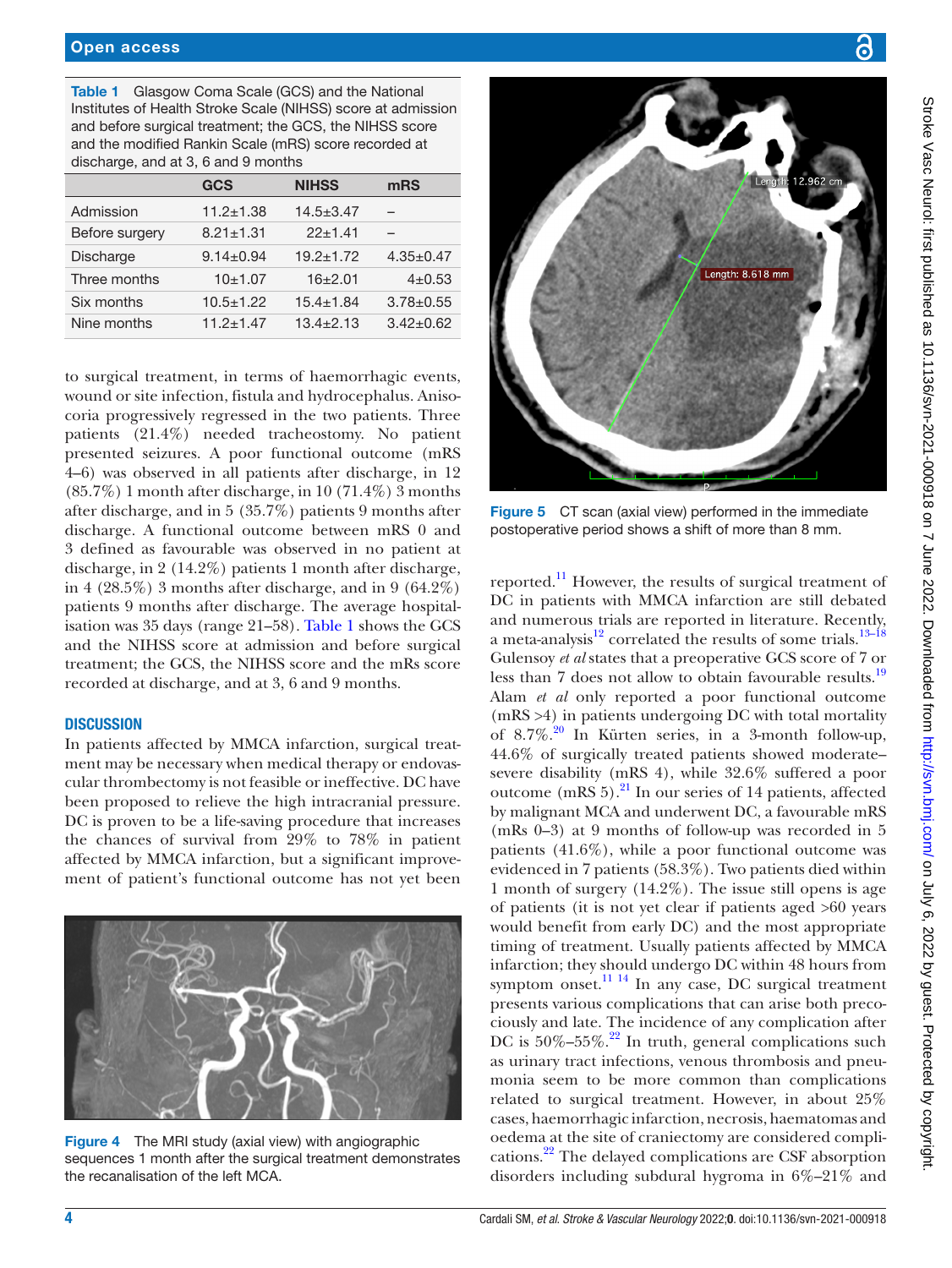

<span id="page-4-0"></span>Figure 6 Schematic representation of the pathophysiology of brain oedema in acute ischaemic stroke and its decrease after cisternostomy.

hydrocephalus in  $10\% - 40\%$  cases.<sup>22</sup> In addition, patients undergoing DC must necessarily undergo cranioplasty surgery subsequently (after 6 weeks to 6 months). Cranioplasty is burdened by a high frequency of complications, the incidence of which can vary from 12% to 50% (23). The common complications after cranioplasty are infection, wound breakdown, intracranial haemorrhage, bone resorption and sunken cranioplasty.<sup>23</sup>

Recently, Cherian *et al* proposed a physiologic mechanism of cisternostomy in severe brain injury considering the key role of associated subarachnoid haemorrhage  $(SAH)$ .<sup>24</sup> This may cause an increasing of cisternal pressure and a rapid shift of CSF from the cisterns, through the VR spaces, into the brain parenchyma (CSF-shift oedema) resulting in an increased brain swelling.<sup>24</sup> Cisternostomy opens the basal cisterns, resulting in a reverse CSF flow from brain parenchyma, through VR spaces, to cisterns, with reduction of intracranial pressure and reduced brain oedema ([figure](#page-4-0) 6). This microsurgical procedure allows putting back the bone flap with reduction of further complications.

Ischaemic brain oedema can be differentiated into two stages, an early cytotoxic oedema, developing few minutes following ischaemic injury and a later vasogenic oedema related to blood-brain barrier (BBB) breakdown after 4–6 hours. In the acute phase, cerebral ischaemia, lead to a subversion of the cell membrane architecture, with cessation of Na+/K+-ATPase and Na+-co-transporter. Osmotic water influx causes cellular swelling and a diminution of the extracellular compartment. These events occur within 30 min of onset of focal ischaemia. The tissue necrosis determines a loss of BBB integrity with altered endothelial tight junctions, and after 4–6 hours, also high molecular proteins begin to leak from the blood into the brain parenchyma. According to recent in vivo studies, $25-27$  it

is believed that the glial cell-mediated lymphatic (glymphatic) system begin with CSF production by the choroid plexuses. Subarachnoid CSF must be able to enter the brain through VR spaces to renew ISF, and ISF and solute must be able to drain back to the CSF to achieve waste and solutes removal and brain homeostasis.<sup>28</sup> Consequently, ventricular, subarachnoid, perivascular and interstitial compartments give rise to a fluid functional unit.

Decreased glymphatic flow has been observed secondary to SAH, multiple microinfarction and acute ischaemia[.29 30](#page-5-21) Contrast-enhanced MR in acute ischaemic stroke induced in rodent models, showed impaired CSF inflow in the ipsilateral cortex at 3 hours after MCA occlusion.<sup>29</sup> Furthermore, cortical diffusion decrease in the ischaemic core, which could lead to neuronal damage in surrounding hypoxic tissue. This finding has also been implicated in impaired glymphatic system. $^{31}$  Glymphatic altered flow could be also due to dysregulation of CSF-ISF water exchange in the astrocytes. Within this scenario, a primary role is represented by AQP4, that is a water channel predominantly expressed on the perivascular astrocytic end-foot processes. This peculiar localisation of AQP4 channels could decrease resistance to CSF-ISF exchange.<sup>7</sup> It has been shown using contrast-enhanced MR that in acute ischaemic stroke there is a decreased paravascular CSF circulation with an impaired perfusion of glymphatic system.[29](#page-5-21) Moreover, acute ischaemic stroke lead to astrogliosis and altered expression of AQP4 in contrast to the normal AQP4 activity in the VR spaces, which may impede clearance of interstitial fluids with increased intracerebral pressure and altered CSF circula-tion with augmented cisternal pressure.<sup>[32](#page-5-23)</sup>

Cisternostomy can help to a mechanic reduction of cisternal pressure that as result, improves glymphatic flow. Moreover, interstitial fluid and wastes such as ROS, proinflammatory cytokines and various solutes can be removed, also improving perfusion of ischaemic penumbra areas. Finally, intracerebral pressure is restored with decreased brain swelling. After cisternostomy, dura is left open to facilitate the drainage of CSF from the cisterns to the subgaleal space where it can be absorbed until recovery of physiological CSF pathway. Recently, Tartara *et al* proposed a surgical strokectomy associated to an extensive cisternal CSF drain for acute management of MMCA infarction.<sup>[33](#page-5-24)</sup> The authors performed a modified pterional approach to assess strokectomy, removing the ischaemic tissue until base of temporal fossa. Then, they open basal cisterns (ambiens, carotic) to determine an extensive CSF drainage. In our opinion, when a strokectomy is performed, the potential disruption of ischaemic penumbra areas is not taken into account.

In our opinion, cisternostomy can represent a safe surgical procedure in the treatment of patients affected by malignant MCA infarction. We believe that the fenestration of the basal cisterns allows to obtain a flow of CSF from the cerebral parenchyma, through VR spaces, towards the cisterns. In this way, it will be possible to obtain a reduction in intracranial pressure and cerebral oedema. CSF